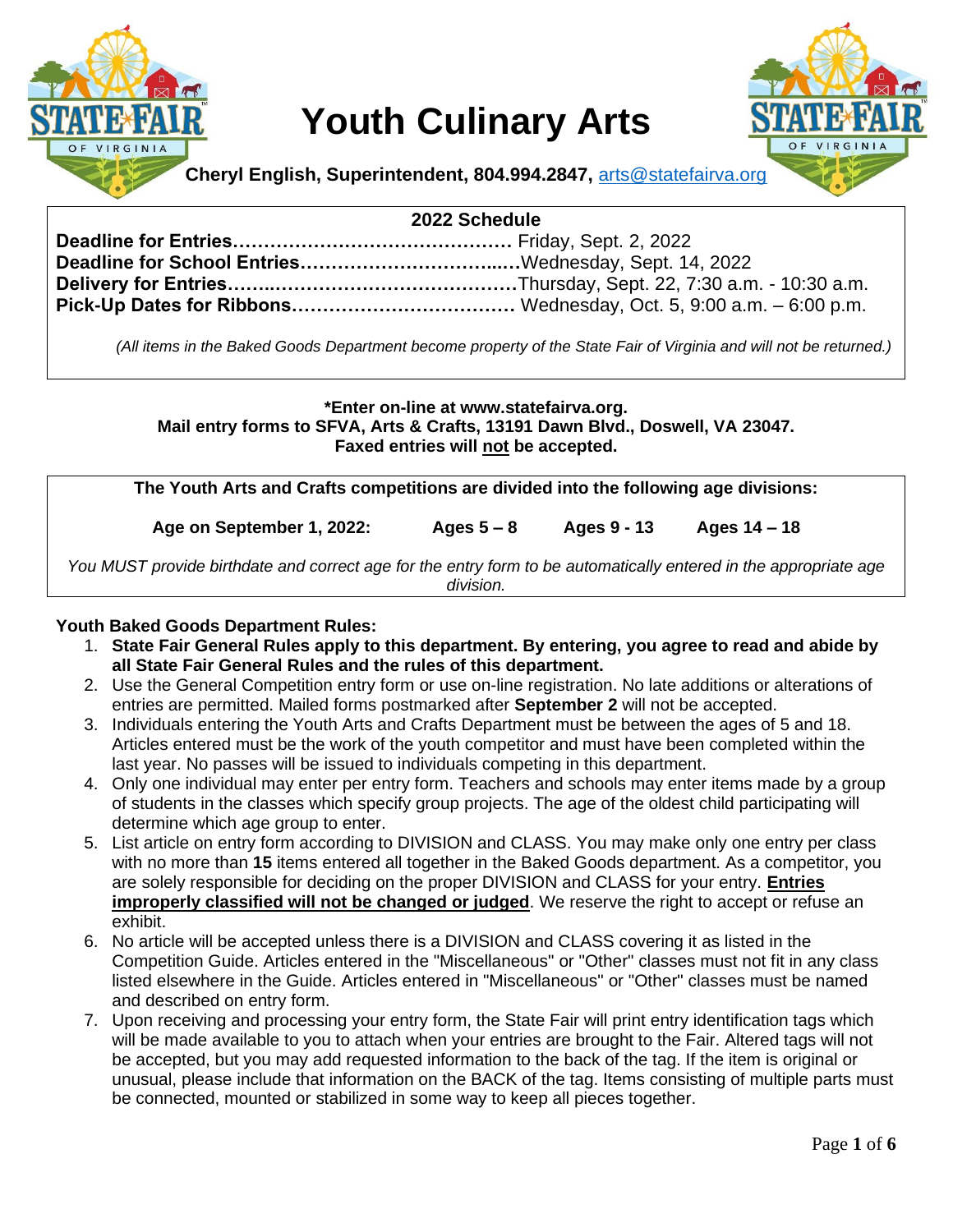**This does apply to school entries; Tags will NOT be mailed to the school.** Altered tags will not be accepted, but additional information may be added to the back of the tag. If the item is original or unusual, please include that information on the back of the tag.

- 8. The Fair assumes no responsibility in case of loss or damage to exhibited items from any cause. Any insurance desired on an entry must be carried by the individual who entered it. No one will be allowed to set up, remove, handle or rearrange exhibits. Security will be provided. Every possible care will be taken to protect the exhibit and competitor's materials. All articles will be entirely under the control and jurisdiction of the State Fair of Virginia until after close of the Fair.
- 9. Where there is only one item entered in a class, a blue ribbon, if merited, will be awarded. Where articles are not worthy of first prize, judges may, at their discretion, award a ribbon of such grade as the article deserves.
- 10. Entries that do not receive a ribbon will not be displayed if space does not permit. **All items become property of the State Fair of Virginia and will NOT be returned after the Fair.** No materials will be released before 9 a.m., Wednesday, October 5, 2022. The Arts & Crafts Department will not be responsible for articles left after 6 p.m., Wednesday, October 5, 2022.

**Again, no Baked Goods entries will be returned but ribbons will be available during pickup. NOTE:** Baked goods and candies must be brought to the **Arts and Crafts Hall** on **Thursday, September 22, between 7:30 a.m. and 10:30 a.m.**

- All entries, except cakes, must be put in clear zipper lock plastic bags. All entries must be placed on non-returnable plates. Cardboard base for cakes must not exceed 13 inches square. Whole cakes and pies are required for judging.
- Decorated cakes to be judged on decorations only so forms may be used. Cakes are to be on cardboard base or disposable plate not to exceed 13 inches square. Cakes not to exceed 18" tall, including decorations.
- All baked goods become the property of the State Fair of Virginia and will not be returned.

## **Division 42: QUICK BREADS**

Bread must be baked in standard loaf pan and placed in clear plastic bag. Rolls, biscuits, etc. should be placed on disposable plate. Cover with CLEAR plastic wrap. **Class** 4201 Cornbread 4203 Scones 4206 Loaf Fruit or Vegetable Bread 4208 Half-dozen Biscuits 4209 Half-dozen Muffins, any type

## **Division 43: YEAST**

**Class** 4301 Half-dozen Cinnamon Rolls 4302 Half-dozen Rolls, any shape 4303 Bread, any type 4304 Hawaiian Sweet Rolls

 **Division 45: CAKES**  *(No Refrigerated Cakes)*

**Class**

 4502 Pound Cake (iced or uniced) 4503 Vegetable Cake – Any kind 4504 Fruit Cake (iced or uniced) 4505 Chocolate Cake – Any kind 4506 Cupcake with Icing (half dozen) 4507 Your Favorite Cake 4515 Mermaid or Unicorn Cake

#### **Division 47: COOKIES**

(1/2 dozen each) **Class** 4701 Bar Cookies – Any kind 4702 Nut or Nut Butter Cookies 4703 Chocolate Chip Cookies 4704 Sugar Cookies – Any kind 4705 Fruit or Vegetable Cookie, any kind 4706 Your Favorite Cookie (describe)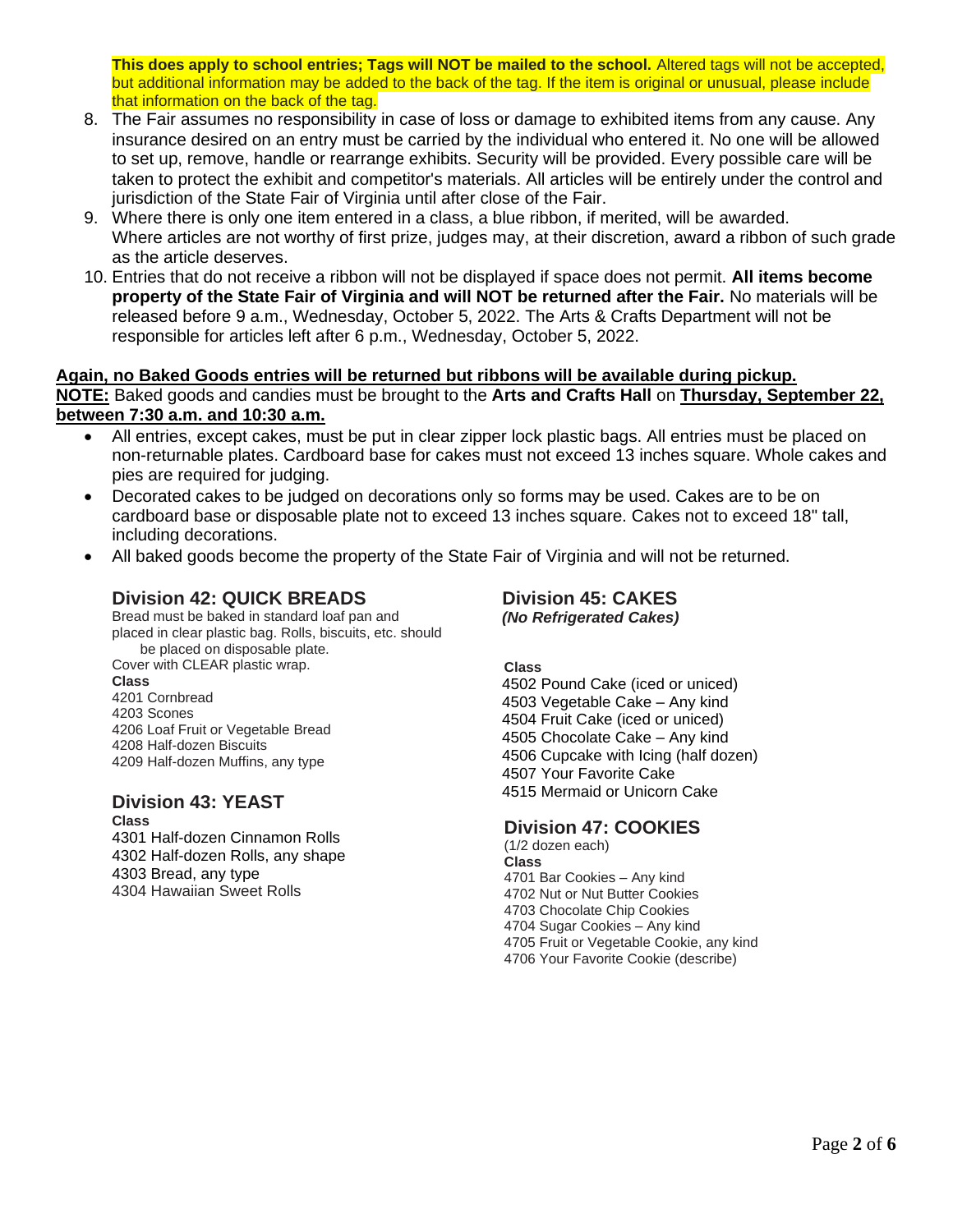#### **Division 49: PIES**

#### **Use disposable containers.**  *(No Refrigerated Pies)*

**Class** 4901 Your Favorite Pie 4902 Fruit Pie 4905 Chocolate Pie 4906 Chess Pie – Any kind 4907 Vegetable Pie 4908 Nut or Nut Butter Pie

# **Division 51: CANDY**

**Each entry must be at least one-half pound or six pieces Class** 5104 Brittle, any flavor 5105 Fudge, any flavor 5107 Toffee, any flavor 5108 Caramels 5109 Any other Candy

# **Division 55: SPECIALTY CAKES**

#### **Class**

5501 Novelty (shape) 5503 Iced Cake (decorated with tube); may be done on form 5504 Decorated Cake (judged on decorations only) 5505 Decorated Cupcakes ½ dozen (judged on decorations only)

## **Division 65: (previously under Adult Baked Goods) STATE FAIR SPECIAL COOKIE COMPETITION** *Parent/Child, Grandparent/ Grandchild, Guardian/Child*

#### **Special Rules**

- 1. Create cookies from scratch. No mixes are allowed in any recipe.
- 2. All cookies must be prepared by the child with the assistance of the parent, grandparent or guardian. Age of child must not exceed 12 years of age by Sept. 1, 2021.
- 3. Chocolate Chip Cookies, Peanut Butter Cookies and Brownies will be judged on taste (50%), appearance (40%), and originality (10%).
- 4. Decorated Sugar Cookies will be judged on taste (30%), appearance (50%), and originality (20%).
- 5 In this section only, cookies may be presented in decorated boxes, trays, plates, etc.

#### **Class (1 dozen each)**

- 6501 Chocolate Chip Cookies
- 6502 Brownies
- 6503 Peanut Butter Cookies
- 6504 Decorated Sugar Cookies

# **Division 57: BAKED GOODS, SPECIAL POPULATIONS Developmentally Challenged**

#### **Class**

5701 Cake 5702 Cookies 5703 Pie 5704 Bread

## **Division 61: GLUTEN-FREE**

#### **Class**

6103 Cookies 6104 Pies 6105 Bars or Brownies 6106 Cakes 6017 Bread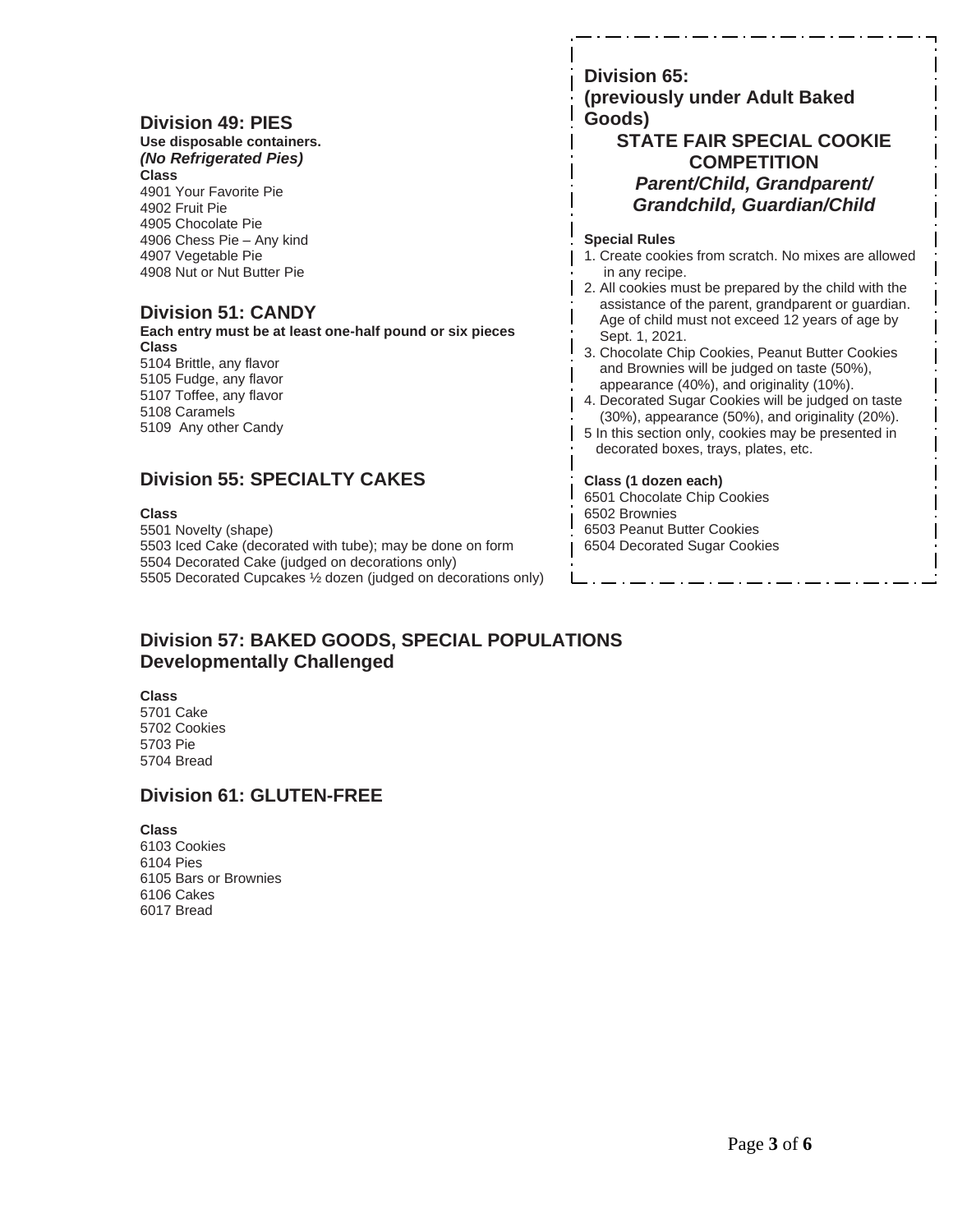

# **Chocolate & Peanut Butter Cake**

# **Division 83 Class 8301**

Peanuts are delicious, nutritious and packed with protein. They can be incorporated into any meal or enjoyed as a snack. Get creative and make your most delicious cake with Chocolate and Peanut Butter (with or without Peanuts). Anything goes to WOW the judges and win first prize with VA peanuts!

# **ENTRY DEADLINE: Friday, September 2, 2022 DATE OF CONTEST: Sunday, October 2, 2022**

# **PRIZES**

| 1st Prize\$50 |  |
|---------------|--|
| 2nd Prize\$30 |  |
| 3rd Prize\$20 |  |

# **CONTEST RULES**

- 1. This contest is open to entrants ages 5 18. Must be a legal US resident.
- 2. Any cupcake recipe may be submitted. All recipes must use at least ½ cup of peanut butter and/or fresh peanuts.
- 3. To be a contestant, enter on-line at StateFairVa.org. **Division 83, class 8301.** Please note the entry fee is \$5. Email your typed recipe before competition day to [arts@statefairva.org.](mailto:arts@statefairva.org)
- 4. Directions for preparing the recipe must be clear; measurements should be in level cups, tablespoons, teaspoons or fractions thereof; also include pan size, cooking temperature, number of servings and any other pertinent information. Recipe should serve between 4-6 servings.
- 5. Judging will be based on Taste/Flavor (50%), Creativity (20%), Ease of Preparation (10%) Presentation (20%).
- 6. Decision of the judges will be final.
- 7. Upon submission recipes become the property of the Virginia Peanut Growers Association and the State Fair of Virginia, which reserves the right to edit, adapt, copyright, publish and use for publicity, promotion or advertising without compensation.
- 8. Entries must be presented at the Fair ready for judging.
- 9. The cooking contest superintendent and/or contest sponsor reserves the right to make any changes or decisions prior to or during the contest as deemed necessary. Their decision will be final.

# **DAY OF CONTEST**

- Entries will be received from 11:00 a.m. 12:00 p.m. in Arts Hall. Please bring a copy of your recipe with you on the day of the contest. The recipe must be typed and emailed to [arts@statefairva.org](mailto:arts@statefairva.org) before competition day.
- Judging will begin at 1:00 p.m.
- Prizes will be awarded at 1:30 p.m. (or when contest is completed).
- Contestants will be admitted into the fair for free with prepared entry on the day of the contest through Gate 2. A delivery map and tickets will be sent via email after entries close.
- Participants should be a half dozen of cupcakes. Entries may be brought in any type of container (preferably disposable); it is not the responsibility of the fair to return any dishes or containers.
- Entries must be prepared at home and brought to the fair on the day and time of the contest.
- Contact the Culinary Arts Department with any questions at (804) 994-2847.